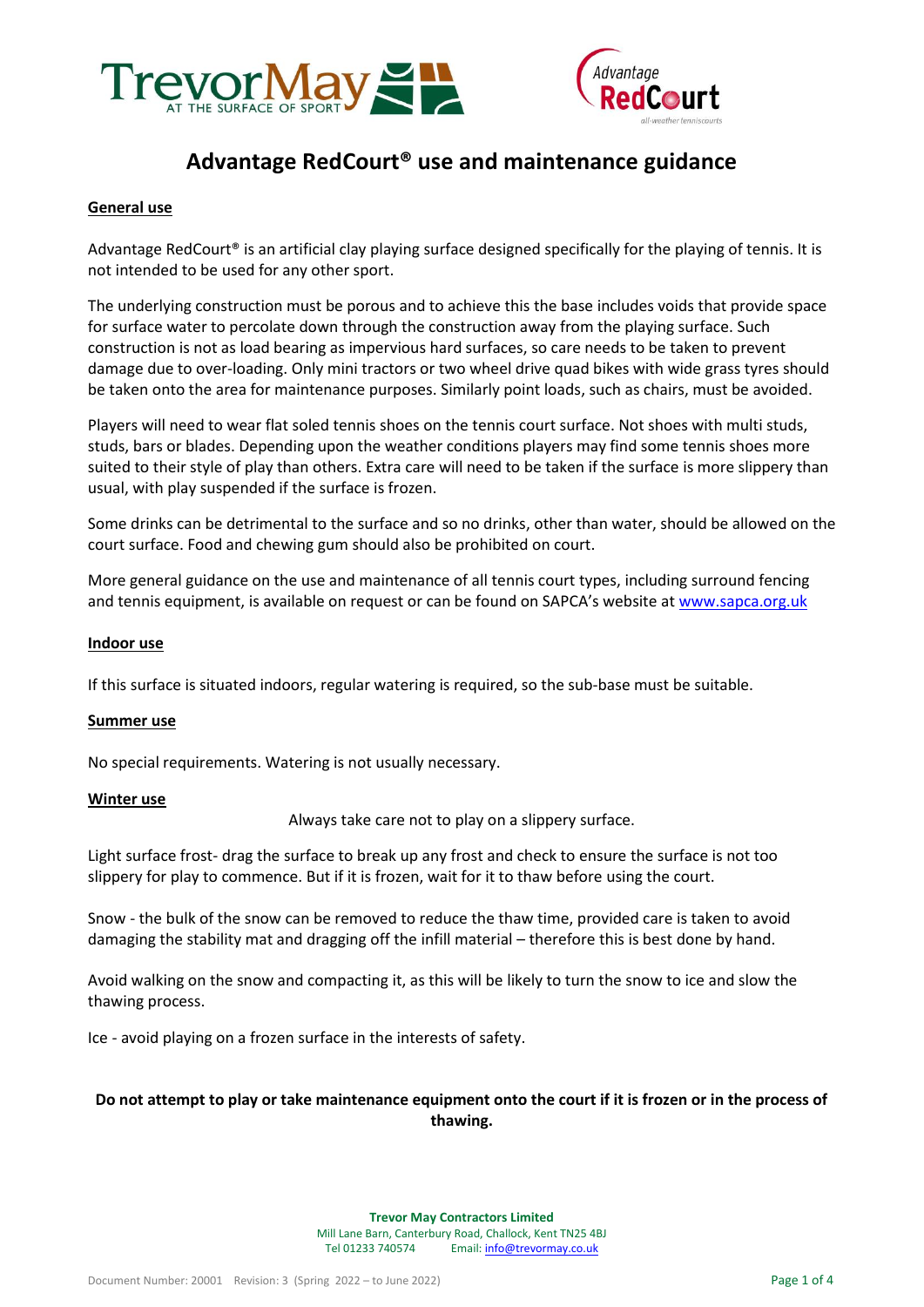### **Maintenance**

# **Day to day maintenance by the club/owner**

Drag with the "combination brush with drag net" starting at the perimeter of each half of the court and moving in ever decreasing circles to the middle of the half you are sweeping, taking care not to bring debris onto the play lined area (Remove the debris first). It is best that each player does their half of the court **after each match** as part of the etiquette of clay court play.

Dragging the court redistributes the unbound infill so that infill pushed towards the edges during play is brought back to the middle to maintain an even distribution. It also keeps the infill mobile, reducing the chance for moss to thrive and provides a neatly groomed surface for the next players.

More rigorous brushing should be carried out using a stiff brush, (pulled behind a mini tractor or similar) best done when the court is dry. Recommended to be done **at least once a week.**

Sweep line markings to remove infill that has been spread by play or grooming of surface. Interval: **as necessary.**

Remove any leaves and branches, litter etc. to prevent accumulation and before it starts to break down or decompose. Leaves are best moved to the edge of the court with a blower (never use a suction / vacuum machine) or collected using an Aussie Cleansweep and then removed manually. A sieve helps separate the leaves from the infill, so the leaves can be placed into bags for removal and the infill returned to the middle of the court. Remove leaves and any other debris from the court surface **as promptly as possible**.

Replenish the infill if necessary - make up any low areas remaining after bringing any surplus material back from the edges and after drag netting. **Check weekly**. See below for supply of extra infill.

Avoid the risk of melting the stability mat by banning all hot objects, cigarettes and glass onto the courts.

If chewing gum should be found that cannot be lifted easily, use a chewing gum removal spray.

Help keep surface clean and free from debris by keeping entrance mats, grids and matwells clean.

Most spillages can be removed with water, as only a few materials adhere to the stability mat – do not use solvents such as acetone or alcohol based substances.

Report any accidental damage immediately so that it can be repaired before it gets any worse.

Depending on the location of the court and the climatic conditions moss / algae killer may be requiredconsult with installer to ensure a suitable material is used.

#### **Annual maintenance by installer or installer recommended specialist**

Specialist maintenance is designed to supplement the day to day maintenance and should be carried out **at least once a year.** Courts with overhanging trees, those which are heavily shaded or in areas of heavy pollution may require more frequent attention.

It comprises of more rigorous brushing of the infill and stability mat and the removal of fine debris from the top layer of the infill.

> **Trevor May Contractors Limited** Mill Lane Barn, Canterbury Road, Challock, Kent TN25 4BJ Tel 01233 740574 Email[: info@trevormay.co.uk](mailto:info@trevormay.co.uk)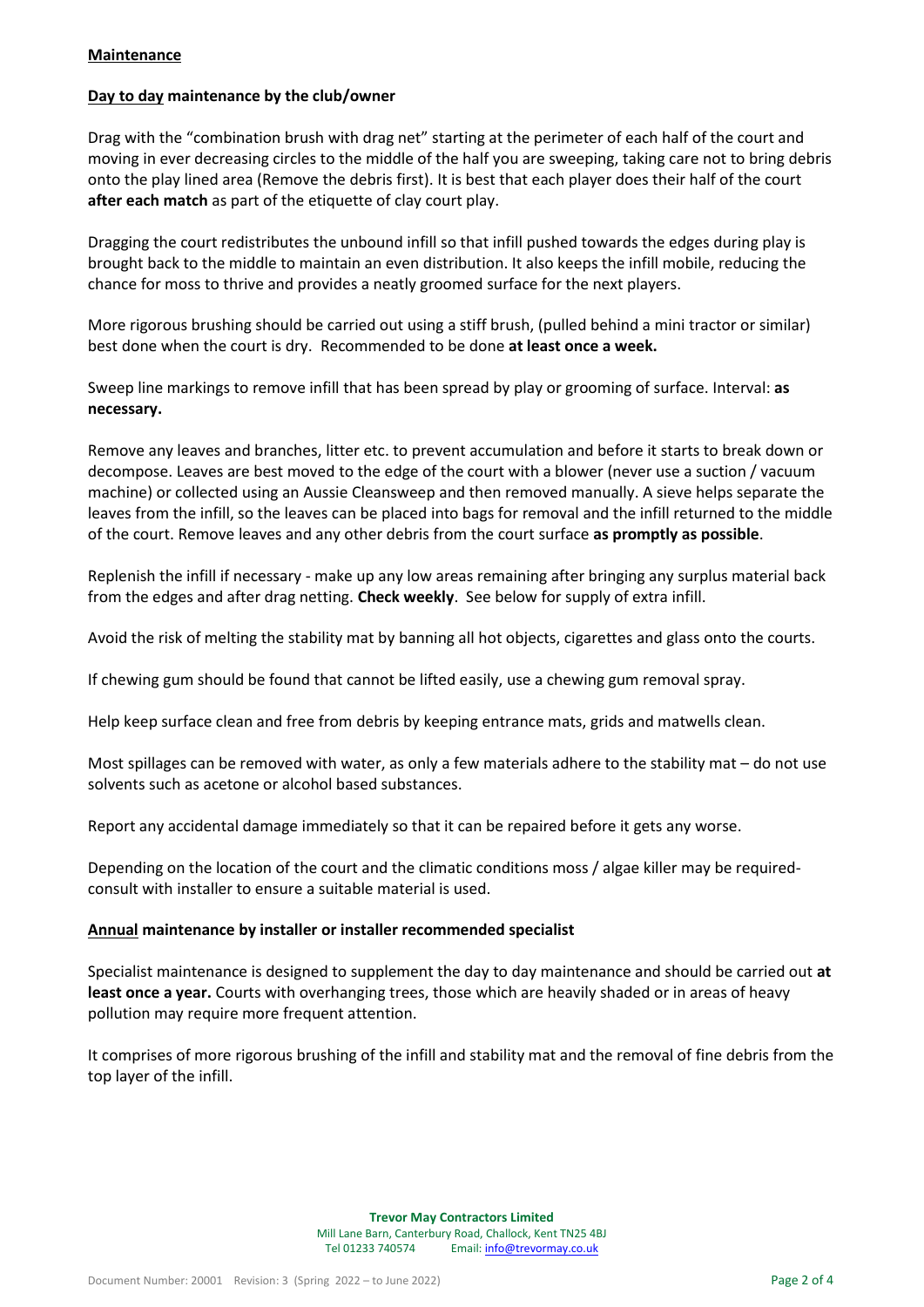# **Daily:**

 Players to drag the playing surface with the combination brush / drag net BEFORE leaving the court after each match and then sweep the lines, leaving court neat and tidy ready for the next players.

# **Weekly\*\*:**

- Remove leaves and other debris from the court surface and in particular the perimeter of the court. Use of a sieve and bucket is one simple method to separate leaves and twigs from the infill.
- Check for moss or weed growth and treat if necessary with approved chemicals.
- Whole court area to be brushed with weighted brush for deeper penetration into the infill, preventing over-compaction to maintain drainage at the same time bringing surplus material from the perimeter back into the middle of the court to restore an even distribution.
- Check and top up level of infill as necessary to maintain correct level of infill- nominally 2mm above top of stability mat (depth of a two pence coin)
- Drag net and sweep lines to leave courts ready for use.
- Clean mats / matwells at entrance gates
- Report any damage to the surface, seams or stability mat to the installer without delay

\*\* The surface will be difficult or even impossible to work on when the surface is very wet, so picking a suitable time to carry out the maintenance each week will be important. If the whole week is too wet, then resume maintenance as soon as conditions improve. Common sense needs to prevail, rather than blind adherence to a timetable.

# **Annually:**

At least once a year specialist maintenance needs to be carried out by the installer (or an installer recommended specialist maintenance contractor). This will involve the use of professional maintenance equipment that provides a deeper penetration of the infill, lifting it from the surface, removing finer debris, before replacing the infill into the stability mat.

This operation prevents over compaction and contamination of the infill that leads to reduced drainage and surface performance. This work needs to be done during dry weather conditions.

This annual service will also allow an inspection of the surface and the opportunity to provide any guidance that may be required regarding court usage and routine maintenance procedures.

**Our costs** for specialist maintenance are generally as follows; but extra costs will apply to courts that have not been regularly maintained or are difficult to access.

|                | Once per year | Twice per year |
|----------------|---------------|----------------|
| Single court * | £ 710.00      | £1,120.00      |
| Two courts *   | £ 890.00      | £1,400.00      |
| Three courts*  | £1,070.00     | £1,660.00      |
| Four courts ** | £1,465.00     | £2,265.00      |
| Five courts ** | £1,645.00     | £2,545.00      |

# **Above costs will be subject to addition of VAT. Extra cost to treat moss – prices on application**